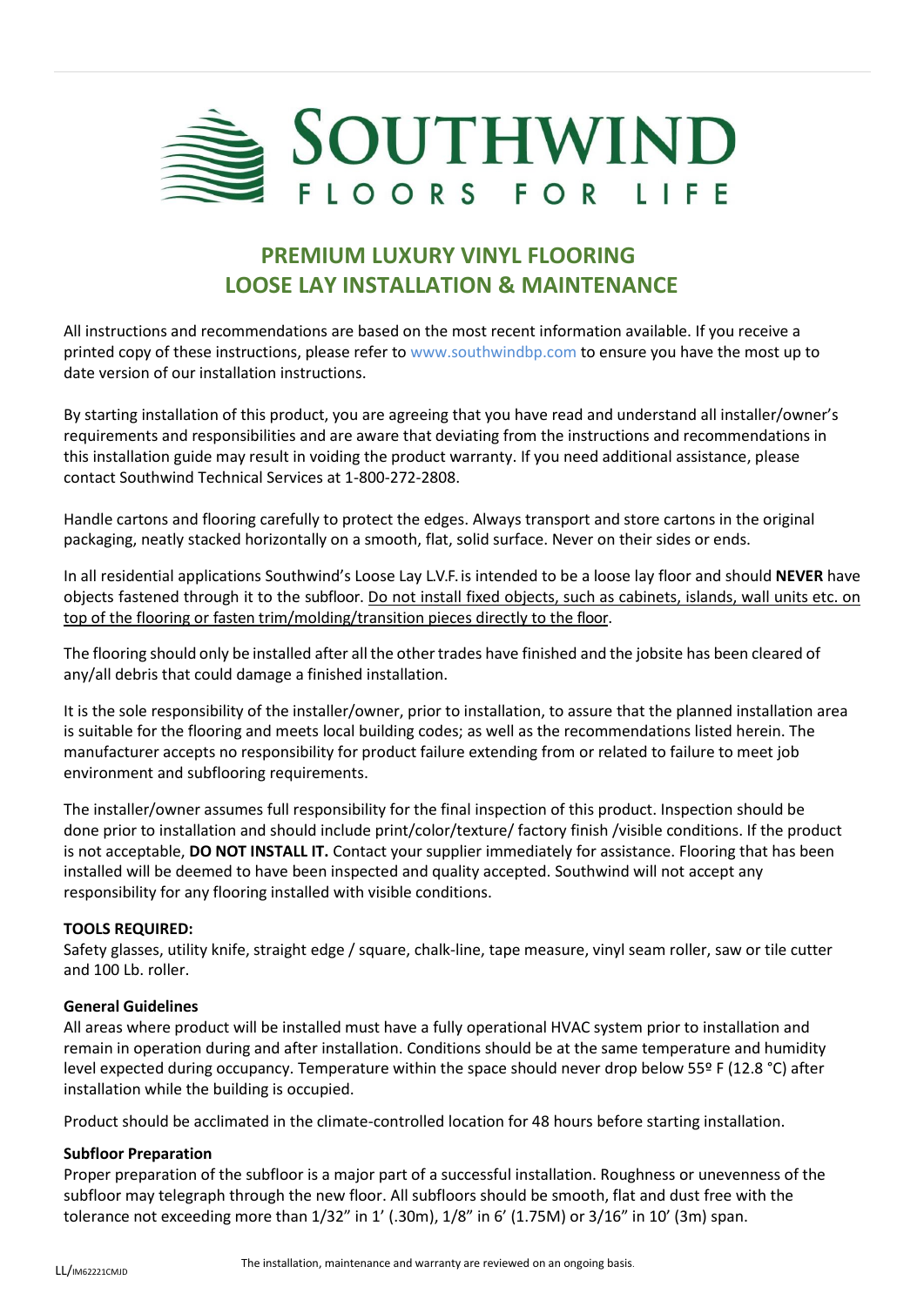## **CONCRETE:**

Must be fully cured (at least 60 days old). The flatness of concrete subfloors must meet or exceed the requirements of ACI FF25. Most concrete subfloors are not flat/smooth and must be properly prepared before installation. In all cases, verify the substrate is flat (See above subfloor and substrate requirements). Fill all holes and cracks with a latex fortified Portland cement-based patching compound. Southwind only recommend the use of latex fortified Portland cement-based products as a satisfactory patching or leveling compound. Grind down any high areas and fill any low areas with a Portland-based patching compound. (Do not use solvents or chemical adhesive removers to remove paint residue or adhesives).

While the product is a waterproof flooring, it is not a moisture barrier. It is recommended that concrete slabs be tested for moisture vapor emissions with either a Calcium Chloride or an In Situ Relative Humidity test. Corrective measures must be taken if the level of moisture emission exceeds 8 lbs. Calcium Chloride or 85% Relative Humidity. Southwind does not require the use of a vapor barrier under the Luxury Vinyl Flooring. Moisture in the substrate will not damage the panels. Water traveling over around the outer edges of the flooring can damage the subfloor. Elevated moisture levels below your flooring can migrate through the joints as vapor emissions possibly causing a milky white appearance known as Blushing. Blushing is a site related condition and will dissipate once the moisture levels have decreased to the specified level. Water damage and or associated conditions are not warranted. In addition, other contaminates could migrate up as well. These are not manufacturing related conditions.

All gypsum-based floors must be sealed with an approved gypsum sealer, as directed by the manufacturer of the sealing system, prior to the installation of Loose Lay planks/tiles.

**Radiant Heated Systems**: The Hydronic or Embedded radiant heating system needs to be operational and working for one week prior to install date to reduce any residual moisture. Should the radiant heating system be in use at the time of installation it is necessary to lower the temperature to 65°F (18.3°C) for a minimum of three days prior to the installation date, during the entire installation, and for 24 hours following upon completion of the installation. The temperature can then be gradually increased in 5° increments. Temperature must never exceed 85°F (29°C). Mesh wire systems and heating mats (if applicable) must be imbedded with a self-leveling compound by at least ½" (refer to the RH manufacturer's guidelines for required depth). It is the responsibility of the purchaser to confirm the suitability of the radiant heating system with its manufacturer for use with this product. Any conditions associated with the radiant heating system will not be covered by the product warranty.

**Existing Ceramic Tile, Quarry Tile, and Terrazzo Flooring:** All existing tile must be well-bonded to the subfloor or substrate. Terrazzo flooring should be sound and stable. Any weak area should be filled using a Portland based patching compound. The floor must be clean and contaminate free. Southwind recommends that you skim coat any existing grout lines exceeding the specifications with a latex fortified Portland cement-based patching compound. Grind any irregular surfaces.

### **WOOD SURFACES:**

Any wood and wood composition panels should be APA rated and approved, and intended for subfloor use provided they are smooth, flat, structurally sound, and free of deflection.

**Existing Resilient Floor Covering:** The existing resilient must be single layered, non-cushioned backed, well bonded, fully adhered, and smooth. The flooring should show no signs of moisture or alkalinity.

**Old Adhesive Residue:** Southwind does not recommend skim coating over existing adhesive. Because we cannot control how the adhesive was applied, the existing adhesive may break down possibly leading to a failure. Remove existing adhesives using a scraper such as a razor scraper designed for scraping flooring surfaces. The adhesive must be removed to the level of a film followed by skim coating the floor using a latex fortified Portland cement-based patching compound. Do not use solvents or chemical adhesive removers to remove old residue. These products can leave a residue in the concrete that may affect the performance of your new flooring. Metal and Painted Floors: Remove any loose paint or rust.

#### **WARNING**

**For installation over, old resilient floor coverings or when considering removing existing resilient floors, please**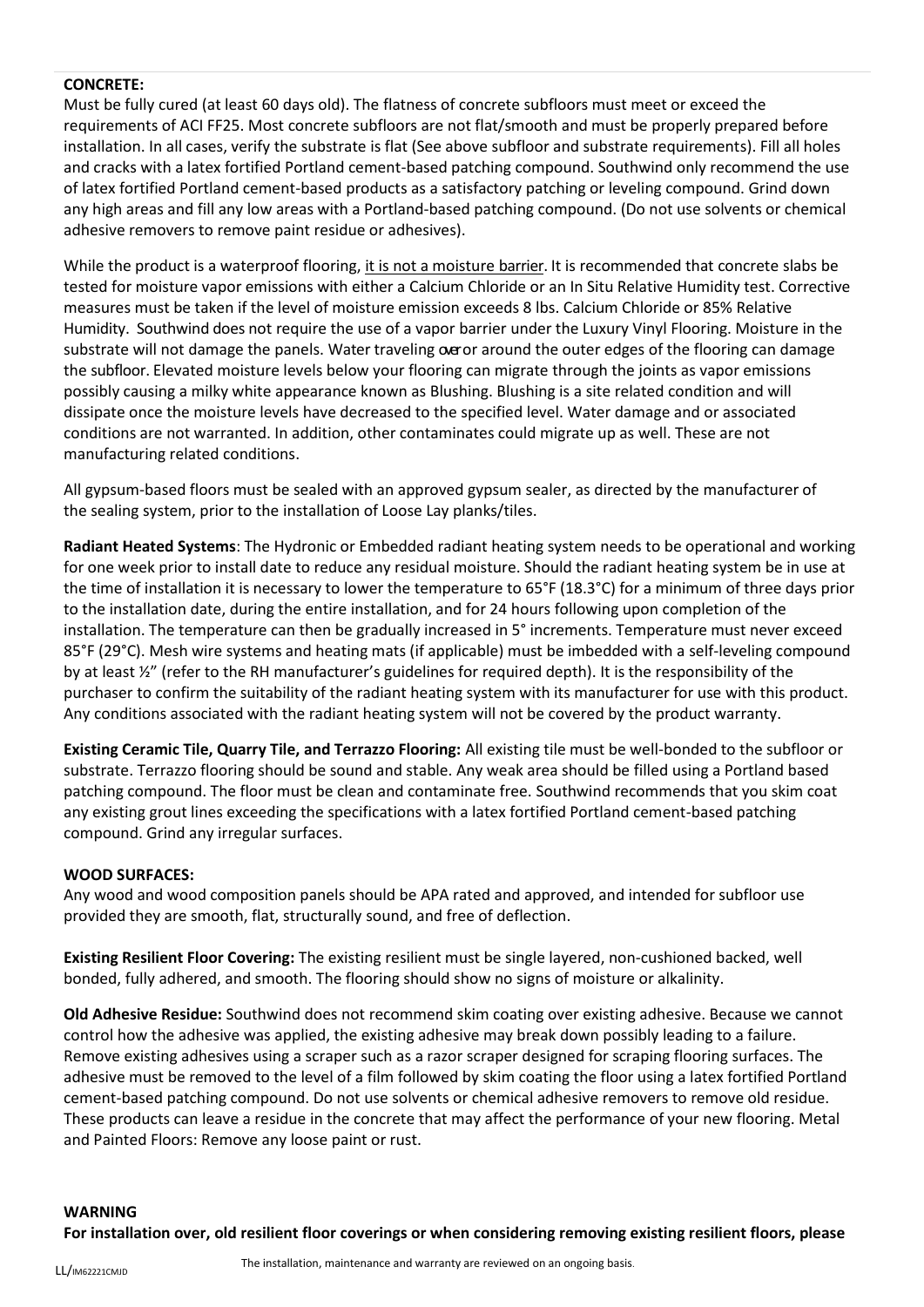**be advised that these products may possibly contain asbestos fibers or crystalline silica. Please follow all recommended Resilient Floor Covering Institute (RFCI) work practices as** [www.rfci.com](http://www.rfci.com/)

### **Tools Needed**

Utility Knife, Carpenters Square, Straight Edge, and Tape Measure

#### **Installation Requirements**

While it is possible to install glue down installations with four corners together, it can complicate the installation.

With tile installations a half stagger (Ashlar/Brick) stagger is normal (see Illustration A). With plank installations a random stagger will provide a realistic appearance (see Illustration R).



With plank installations a good rule of thumb is to never have a stagger less than the width of the plank and never place the stagger side by side or directly across every other row. Southwind recommends a random 8" (20cm) stagger to achieve the most natural look with your installation and having no less than 8" (20cm) in length with any starter or finish panel.

Replace or install new coordinating baseboards and quarter rounds in all areas. Baseboards are to be nailed into the wall and quarter rounds into the baseboards. **DO NOT** nail either of these into the LVF flooring. Hint: When possible, select a tile or plank from the cartons that will best coordinate with the molding to avoid moderate and above variances. For areas 20' (6m) and under in length and width Southwind Loose Lay Flooring must be installed tight to the wall. No expansion joint is required. For areas exceeding 20' (6m) in length and width please treat installation as a "Grid Stick" installation.

### **Grid Stick**

In rooms with lengths and or widths longer than 20' (6m), the perimeter of the room requires a minimum 4" (10cm) strip of Pressure Sensitive Adhesive (PSA) or a premium "double stick" tape to be applied to perimeter of the subfloor and at 20'(6m) distances parallel to the perimeter, forming a "grid". The tiles/planks are then considered to be installed tight across the room. Illustration A has a 40'(12m) x 40'(12m) area with the glue grids applied.



### **CORRIDORS**

Corridors do not need to be perimeter glued; however, you will need to apply a minimum 8" (20cm) band of premium PSA adhesive across the width of the corridor every 20' (6m). All glued areas require rolling those